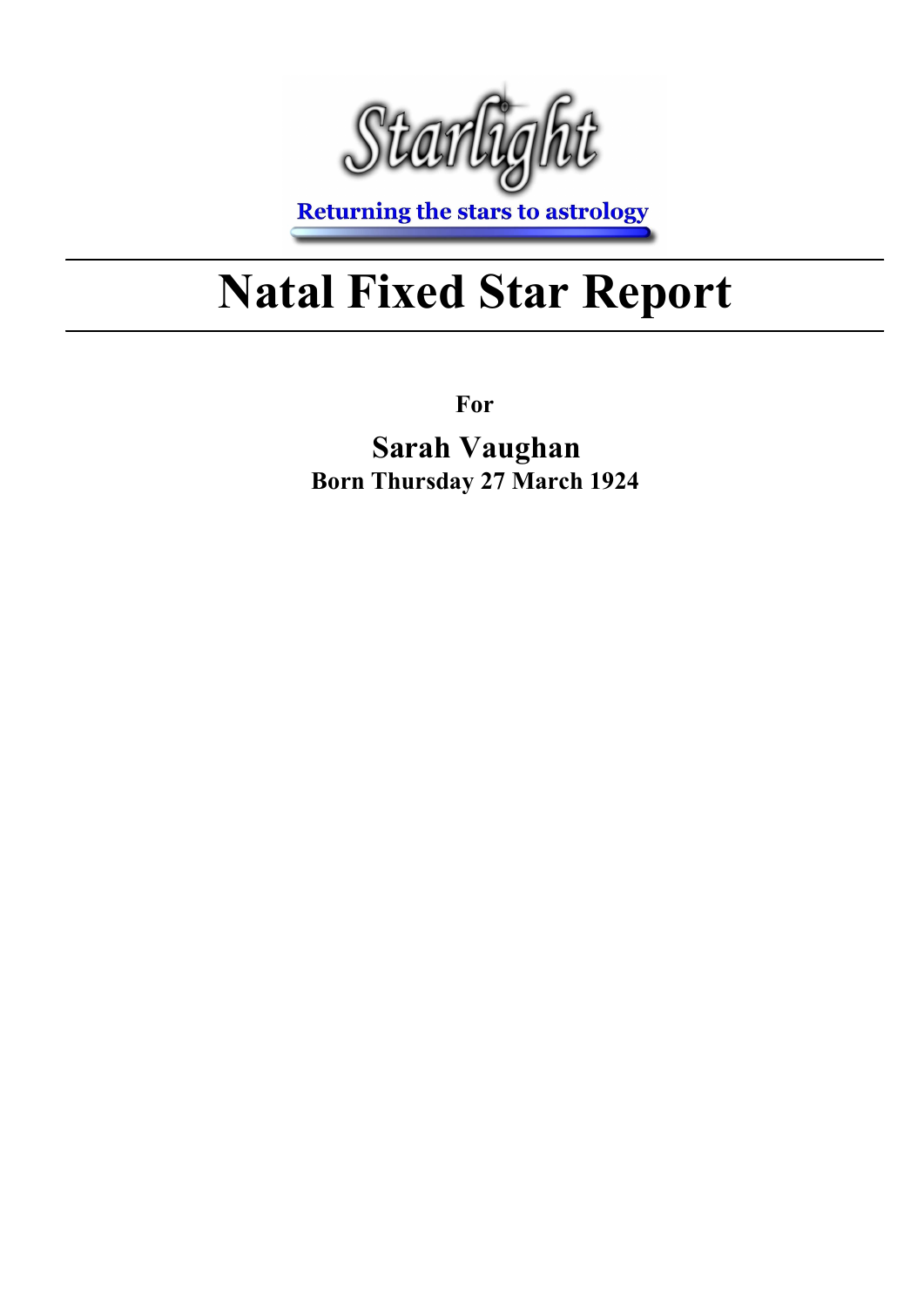#### Natal Star Report For: Sarah Vaughan

Thursday 27 March 1924 12:00 PM EST +05:00 Newark, New Jersey Lat 40°N44'08", Long 74°W10'22"

Orbs used 2.00 minutes parans, 4.00 minutes angles Day beginning at Sunrise

On the day you were born, you not only gained the magic of your horoscope, you also gained the myths and meanings of a sky full of stars. Not all the stars, just those that formed links to your natal planets via what is called parans. By considering the star parans in your life you will be encountering a whole new (though very old) layer of myth and meaning to your chart. Welcome to your Stars.

Each star has a unique and wonderful pattern of visibility for any given place on earth. Some stars will be visible for a period in the night, yet later in the year they will fail to appear and be lost to the view of stargazers. Others will also rise or set at night, but instead of disappearing from view altogether, they will lose touch with the horizon and spend the whole night being visible in the starry sky. Yet both these sorts of stars will eventually return to rising or setting during the night, with each individual star doing so on a particular date of the year. However, there is also another set of stars that do not partake of this dance and are always visible, and never sink beneath the horizon, spending every night circling around the pole.

To the Egyptians the stars were deities and so these annual star patterns had strong religious significance. The never setting circumpolar stars were considered to be the Immortals for these are the deities that never died, the stars that never set. But the stars that rose or set during the course of the year were the deities who moved between the world of humans and the world of the Immortals, or the Underworld, the place the stars journeyed when they disappeared from view. These were the deities who communed with humans, the deities who were approachable and open to prayer.

Such stars would, according to their unique rhythm, reappear at set calendar dates. If they reappeared from the Underworld, they would rise just before, or with, the rising sun and be called the Heliacal Rising Star. This star was considered the ruling deity for a period of time until the next star in the annual cycle re-emerged from the Underworld. Or, if the star came back from the realm of the Immortals and once again touched the earth, they would appear to set just before, or with, the rising sun and be called the Heliacal Setting Star. This star can also be considered the ruling deity for a period of time until the next star in the cycle appears to descend from the Immortal realm. So important were these times of the return of a star that the Egyptians based their religious calendar around such events and built temples designed to capture the returning star's light onto the altar of the deity.

Thus, there will be at least two stars that rule the period of time and place in which you were born. One star will be the most recent to have returned from the Underworld and the other would have returned from the realm of the Immortals. Both stars have significance for you. Occasionally more than one star can return on the same day so some people will have more then one Heliacal Rising Star or more than one Heliacal Setting Star. These stars, and their meanings, are guiding principles in your life.

#### Your Heliacal Rising Star is:

 $\mathsf{D}_{\infty}^{\diamondsuit}$  Deneb Algedi - The Ancient Law Giver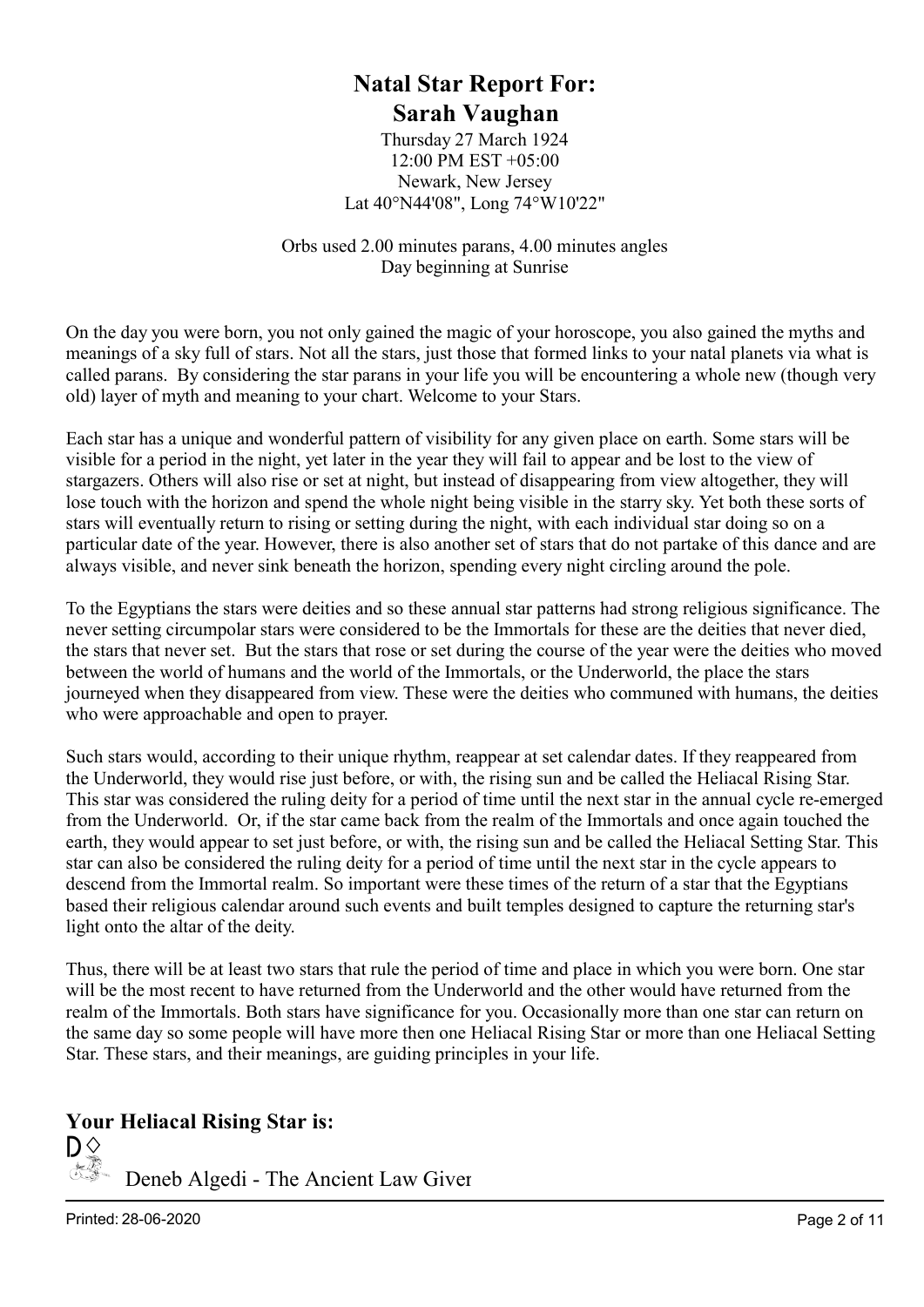#### Seeking the legal, physical or metaphyical laws that govern the world

This is the star that has been walking the path of the underworld and has now emerged to be visible in the world of humans. This star, the Heliacal Rising Star, is the star that you were born under and it will bear gifts to you from the land of your past, your family and your genetics. It is your gift, the jewel or the treasure, which your ancestors handed you at your birth. This star is a theme in your life; helps to build your philosophies, and can at times take on a vocational pulse.

If you were born at moderate latitudes in the northern hemisphere, then most people born in late February or March will have this star as their Heliacal Rising star. Similarly, if you were born in the southern hemisphere in late August and September it will probably be your Heliacal Setting star. So this star does not give a great deal of personal information in this position. However it still represents the background theme in your life. Deneb Algedi is linked to the symbolism of the law-giving, justice-orientated ancient god who is trying to civilise his people. Therefore, matters of justice are a theme of your life, and you are a person who is trying, in some way, to use wisdom and knowledge to protect and help the people around you.

#### Your Heliacal Setting Star is:

A strong belief in the correctness of one's position, or path  $\mathbb{R} \setminus \mathbb{R}$  Regulus - The Heart of the Lion

This is the star that has been living amongst the immortals of the pole, and has now, at the time of your birth, returned to earth. This star is known as the Heliacal Setting Star and is a gift or treasure given to you from your spirit, from your immortal soul, from your daemon. This star represents goals that you reach for; vocations that motivate you, and the spiritual pathways that you seek. This star represents your doorway to the immortals, or your journey towards a fulfilled life. That which gives you the greatest happiness.

Being one of the Royal Stars of Persia, this is one of the great historical stars of the sky. The Persians saw it as the Watcher in the North and linked the star to their mythical king Feridun who, according to their mythology, once ruled the entire known world. He was a good and great king whose mythical origins were similar to those of Zeus. Like Zeus, he was raised separate to his family, and suckled on a sacred cow. In his adulthood, he claimed his throne after a great battle. He is an image also very much like Osiris in Egyptian mythology: teaching; bringing peace and civilisation; and giving laws to his people. In his old age he decided to divide his great kingdom amongst his three sons. The two eldest fell upon and murdered their younger brother in order to take his lands, and this act so grieved Feridun that he took revenge upon his two elder sons. The resulting battle was the end of his kingdom and the end of the golden days of Feridun. The importance of this story is that it shows us the myth behind the military honours and success associated with Regulus. Like the other three Royal Stars, great success can be gained, but only by facing a particular nemesis. For Regulus, this nemesis is revenge. You may gain a great deal of success in your chosen field, but if you ever stoop to take revenge, you will lose power, position and standing in the community. Regulus indicates power and success, and so is active in the charts of successful people. But the higher this star takes a person, the more they must guard against revenge. To be born with one of the Royal Stars in such an important position on the day of your birth will put a strain on the rest of your chart, for you will be pushed to succeed, to shine, or to move forward in your life. This may fit well with the rest of your chart, in which case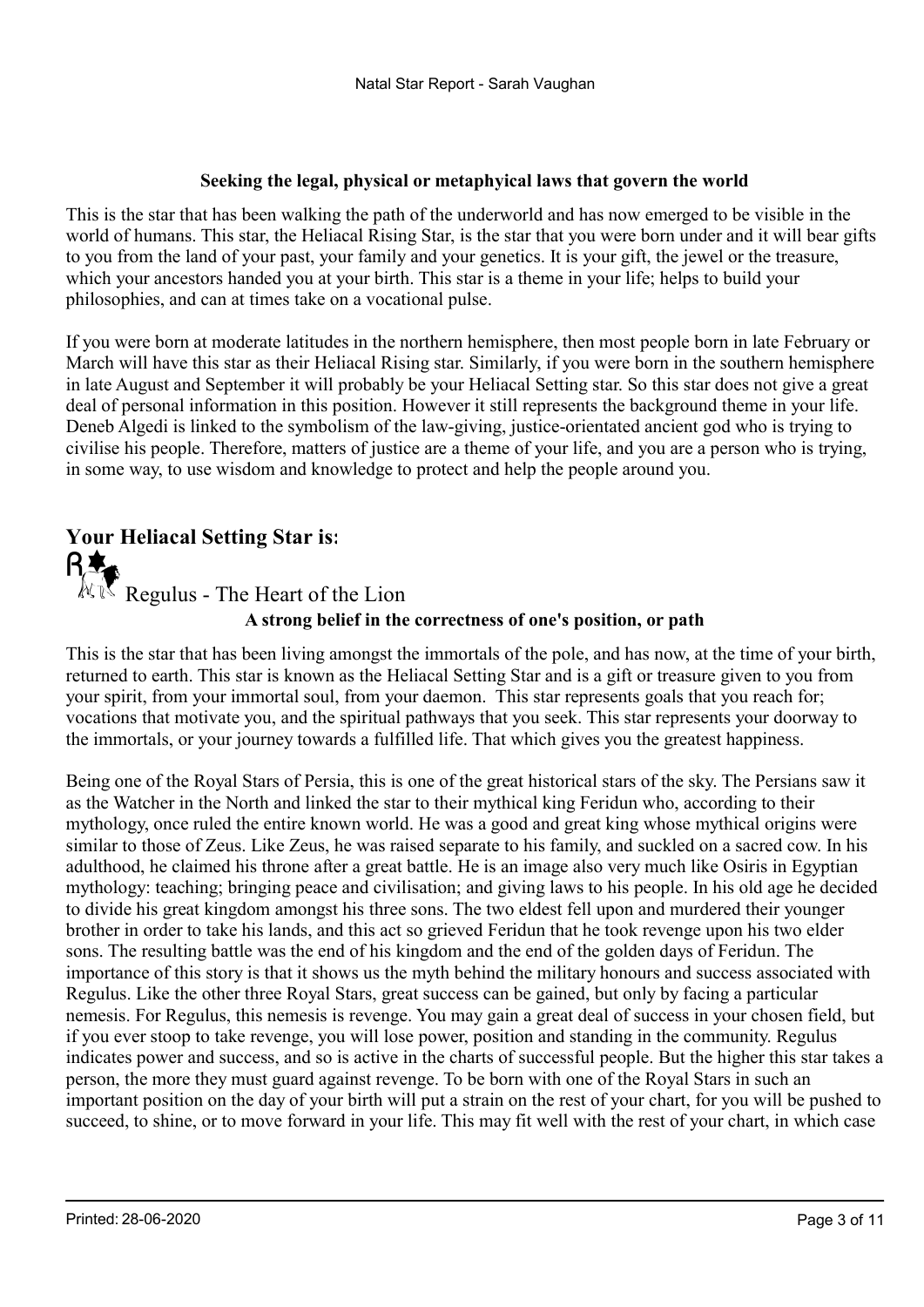you should step out, as success is yours. However, it may contradict other needs, in which case, by taking pride in small things, the deep pressure to shine that Regulus will apply to you can be eased. With Regulus in this position in on the day you were born, you should aim high, but with awareness of the danger of revenge.

### Stars that are linked to your planets...

Stars form links or parans to your planets, via the angles of your chart. If a planet is at a key point of its daily movement, either Rising, Setting, Culminating or At the Bottom of the Sky, and at the same time a star is also at one of these key points in its daily movement, then the star is in paran to that planet. The angle that the star occupies also tells us the period of your life when the mythology of the star will be expressed. If the star is rising then it affects your youth, if culminating then the prime of your life, if setting the latter years, and if lower the star is a foundation, or summary statement concerning your life.

Only the visible planets are used in this report, as the outer planets are generational and do not have meaning at a personal level.

#### Some Stars are at a Phase of Arising and Lying Hidden

Some of the stars that are in paran to your natal planets are in a stage of their cycle known as Arising and Lying Hidden. These stars can at times be seen at the latitude of your birth, however, in this period of time they are not visible in the night sky at sunset, and will still not be visible in the night sky at sunrise. So these stars have lost contact with the earth, and have returned to the underworld, the land of the dead. In this situation the stars will express themselves in a more fated manner, as they are no longer concerned with the land of the living, and the Egyptians believed that they could no longer hear your prayers. Thus you will struggle with these stars, as their meanings and myths will be more powerfully and bluntly expressed in your life. In this report, any star that is in a phase of Arising and Lying Hidden should be read with this emphasis in mind.

#### Some Stars are Circumpolar

Some of the stars which are influencing your chart are circumpolar. This means that, for your birth location, they are visible every night, for the whole night, regardless of the time of the year. They are permanently in the realm of the immortals. These stars should be read with greater emphases for they have a tendency to express themselves in a more black and white manner due to their lack of contact with the ways of humans.

#### Stars of Your Youth

All of these stars are rising as they form a paran to a planet. Therefore, all of these stars will express themselves in your childhood and young adulthood. Simply put, these stars influence the first third of your life. With these stars shaping your childhood, they will have an impact on your parents, schooling and social skills, and in that manner can have a large impact on your whole life. These stars are: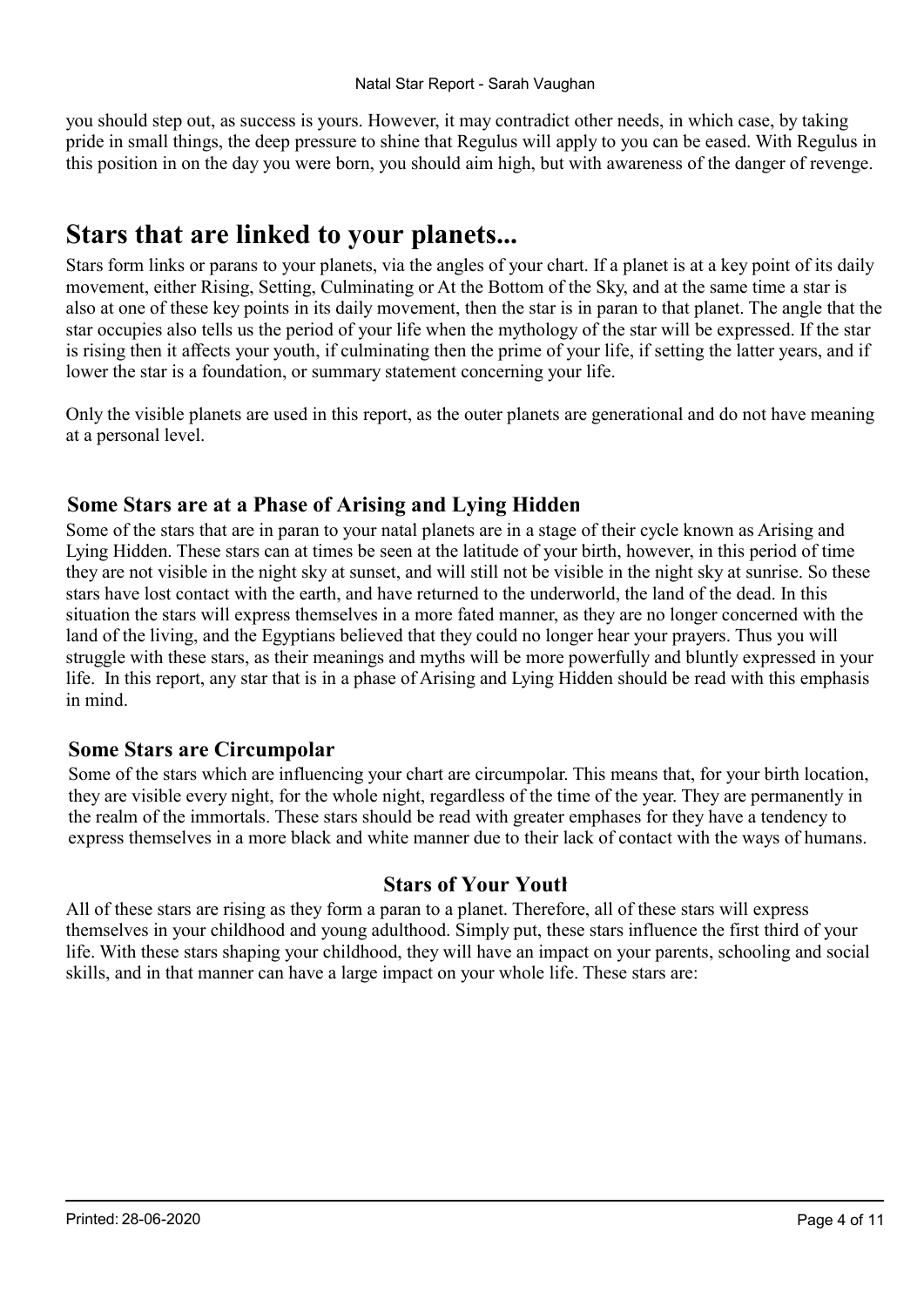

#### The philanthropist, a person who strives to improve situations

Arising Lying Hidden

That the time of your birth, and for this latitude, this star is in the phase of Arising and Lying hidden and is therefore to be read more in the extremes of its meaning, rather than a more balanced expression. Refer to the beginning of this report to refresh yourself with the meaning of such a star phase.

With Ankaa in paran with your Jupiter, you are someone who understands the value of a well placed action or donation to help a situation. Just as negative events can pull something down, you will work hard in your life to try and help people, institutions or simple ideas. You will do this by donations of money, or your ideas, or as a volunteer worker. This paran combination is truly the philanthropist and from such activities, no matter how humble, you find a sense of completeness.

### P<sup>ty</sup> Phact - The Bow of the Argo, with Saturn **the Figure 1** in Youth Taking on large and difficult projects

With Phact in paran with your Saturn the nature of what you wish to build with your life is linked to a star which used to be part of the Argo. Situated on the top of the bow, Phact was the point on the craft which cuts through the waves in uncharted waters. Phact, therefore, adds an element of exploration, of seeking the unknown, and of being prepared to move into uncharted waters. It can be a bold risk-taking statement or, alternatively, it could be the exploration of intellectual pursuits. In paran with your Saturn, then whatever you apply yourself to, whatever you are trying to achieve or build with your life, you will desire that it be bigger, better, faster, smarter then anything else in its field. Thus you may devote yourself to very large, and at times impossible, schemes, or plans which may, or may not, prove to be successful.



#### Independent ideas concerning fashion, relationships and social customs

With Scheat in paran with your Venus you are seen as a person who will march to the beat of their own social ideas, customs and fashion. For this star is linked to the concept of the Great Square of Pegasus. The square, in ancient cultures, represented the intellect and new thought, with its opposite, intuition, being symbolised as circular. Scheat appears to have captured the very essence of this concept, and implies a love of intellect and the challenge of logic. When in paran to Venus, this individual way of thinking is reflected in your relationship ideas, the arts, and even in fashion. You will not seek to conform to society's expectations of you in your personal life and personal choices.

#### Stars of Your Prime

All of these stars are culminating as they form a paran to a planet. These stars will be influencing you in your adulthood, or the second third of your life. These stars will therefore have an impact on your career, adult relationships, children and financial prosperity. In addition, some of these stars will be doubly emphasised as they will not only be present and active in the prime of your life but will be shown, later in this report, to be coming from a deeper source, coming from the foundation stones of your being. These stars are discussed here, as it is in this period of your life that you first encounter their impact they will, however, simply grow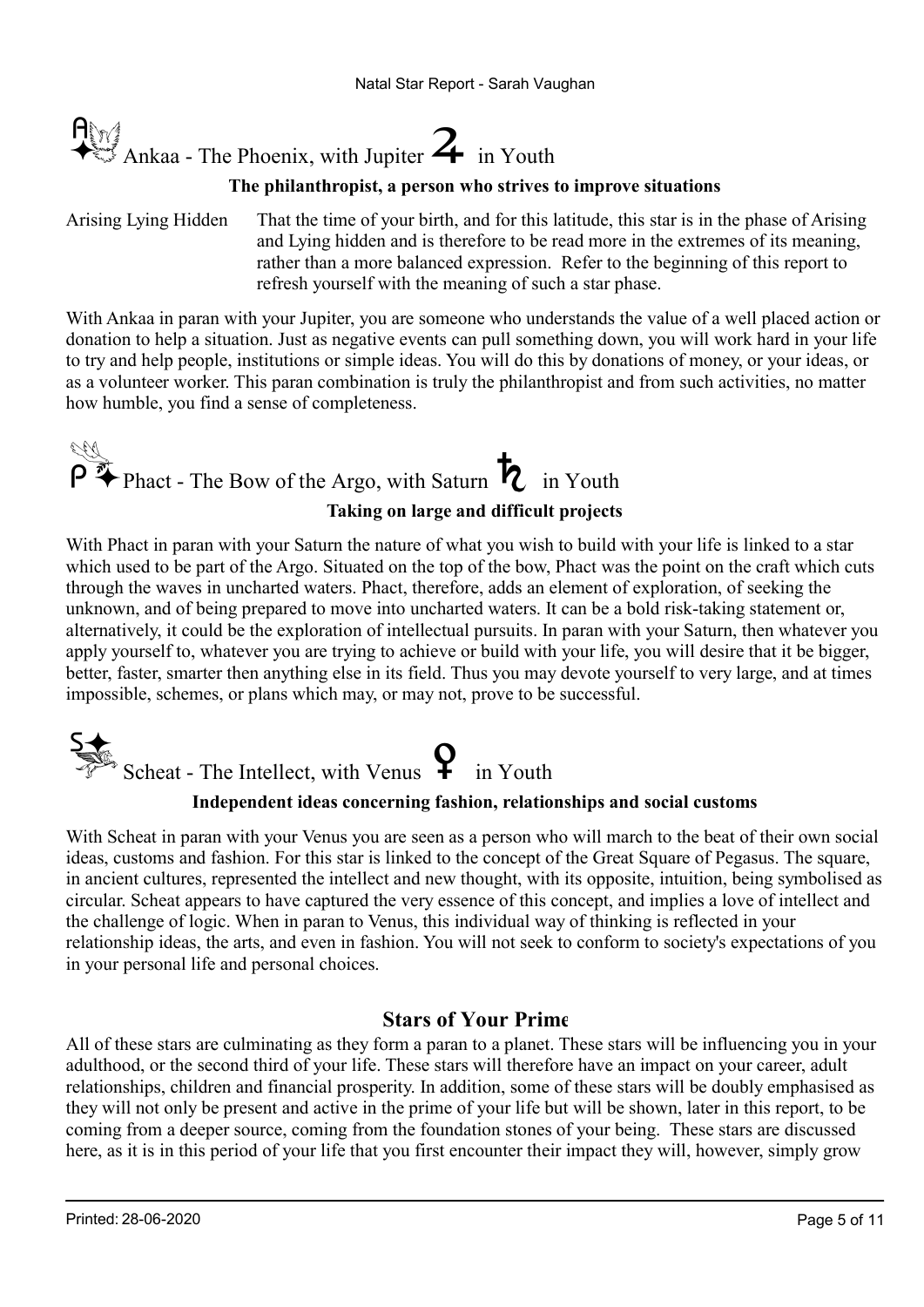stronger as your life unfolds. The stars that are active in the prime of your life are:

### $\mathsf{Ar} \diamondsuit$ <br>Al Rescha - The Sacred Knot, with Saturn  $\mathcal{R}$  in Prime The wise spiritual, or creative, leader

This influence of this star comes from your foundations, the roots of the tree of your life, your family history. In this period of your life you start to experience its energy in your social and professional world, but it grows stronger as you grow older until it eventually adds to the overall meaning of your life.

This star takes its major symbolism from the concept of the knot. This is the point of contact between the two ancient fish of Pisces. It is therefore the point of contact between two points of knowledge: the joining of different ideas to create wisdom and understanding, or the marrying of two concepts to create a greater concept. This is a gentle star that indicates a tendency to seek different connections, to look at things in a different light, to join together separate concepts in search of a greater understanding. Al Rescha in paran with Saturn, grasps the bridge-building idea-generating energy of Al Rescha, and combines this with Saturn's desire to implement all ideas into practice. If the star is active in your youth, then you may have been caught in other people's projects and other people's dreams. Al Rescha with Saturn can have a religious background, but one that is challenged in a gentle and constructive manner. However, if the star is active in your adult years, or once you became older, then this is a talent for putting your ideas and dreams into practice.

## Allhena - The Wounded Heel, or the One Who Marches, with Sun  $\mathbf O$  in Prime A leader with a mission, a person who is identified with a cause

This star carries both the concept of the Proudly Marching One and the tradition of the god with the wounded heel. The Egyptians believed that, at the solstice and equinox, the Sun god touched the earth, rested on the earth, thus connecting himself to the physical world but wounding his heel in the process, as the physical world was considered to be impure. With Gemini being a predominant constellation at these early equinoxes, Alhena came to represent the heel of an immortal or sacred one who touches the earth with great pride. With Alhena in paran with your Sun you are seen as a person who has a goal, a person who is on a mission. This mission may take many forms or find different expressions, for Alhena is not linked to a particular cause but simply to the need to be focused. So with this star in paran with your Sun, you will only feel alive when you are strongly motivated to pursue a path. This desire will inevitably lead you to a life where you are engaging in large or difficult tasks, for without a goal or a journey you will feel lost.

# $f^{\bullet}_{\text{Facies}}$  - The Face of the Archer, with Mercury  $\gamma$  in Prime

#### A pessimistic attitude, or one who is judged, or speaks, harshly

Facies in paran to your Mercury influences how you think and talk, what interests you, and how you learn. Facies, a nebula in the face of the archer, is the penetrating stare of a lethal weapon. It is one of the most difficult and possibly most violent bodies in the heavens. It gives a penetration of action that has no regard for others and can, therefore, make a great leader or a dictator. The other side of Facies is the individual who may be the victim of the archer's stare. Facies can be cruel and ruthless and its darkest shadow is the evil of war. But it can also represent very strong focus which, if balanced, can make for a non-diplomatic but achieving and insightful person. With this influence on your Mercury, then you can be a sharp and piercing critic, using your words like a weapon. Indeed, you may not be aware of the damage or hurt that your verbal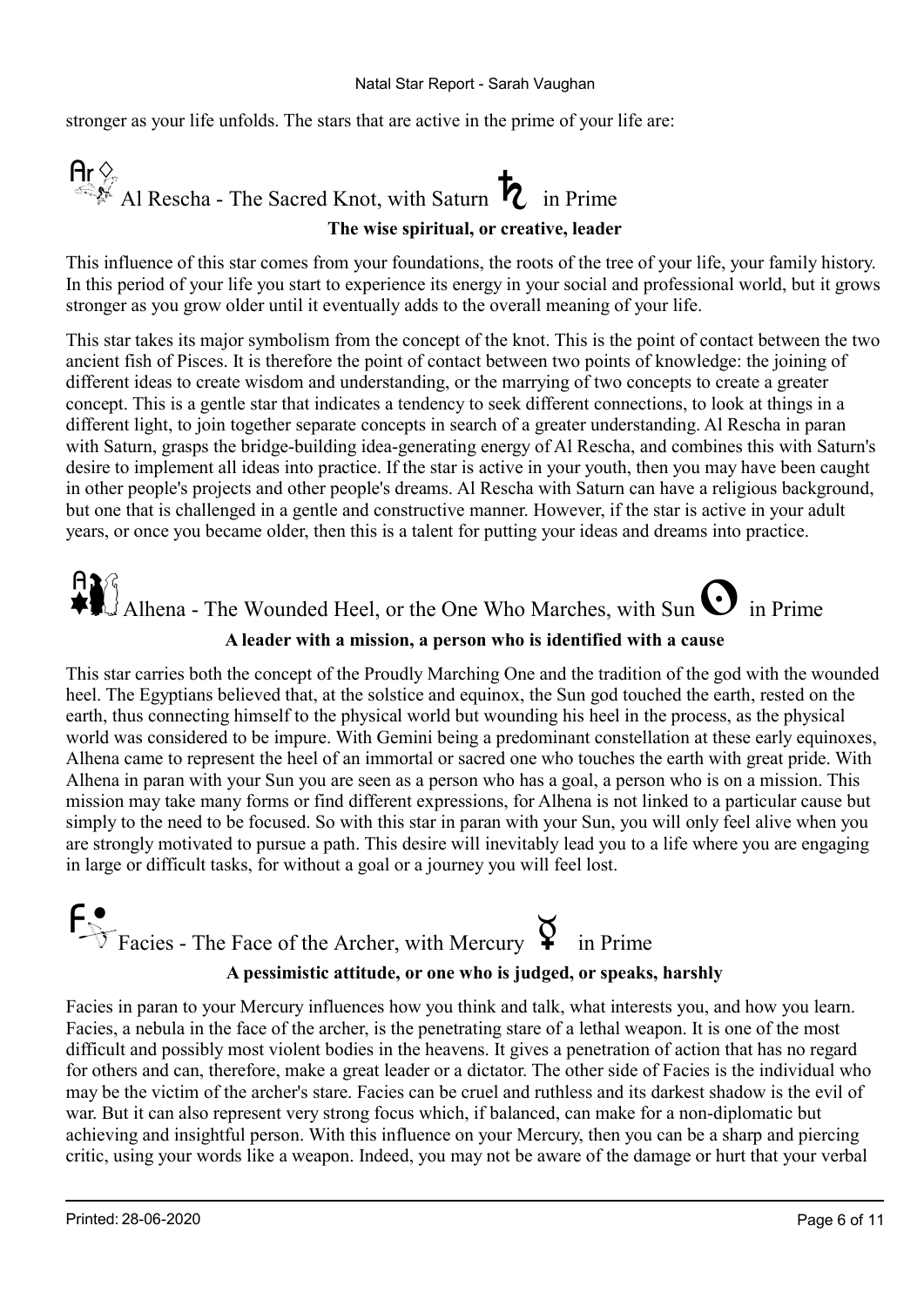assaults can cause. Or, you may be able to tackle the hard or difficult problems of life, due to your ability to maintain your mental focus on a principle or subject. But this same gift of mental focus can also lead to pessimism, in which you constantly worry over issues and find yourself unable to move on to other subjects. It is important with such a combination to ensure that you have a mental challenge on which to focus.



When the Moon is involved with a star, it adds to the star the qualities of caring, compassion and empathy. When in paran with Markab, the saddle of Pegasus, then the great solidness and reliability of this star is linked to the emotional world of the moon. If active in your childhood, then you saw your mother-figure as this steady, reliable and persistent figure. This may have been positively expressed in a loving, caring manner, or negatively as, a cold aloof atitude. Nevertheless, whatever her manner, she was consistent in this approach. >From this you have learnt the value of constant emotions, being steady and reliable. If active in you adulthood, then you are consistent in your love or devotion to a person or to a cause. There is a steadiness to your moon, which is expressed as loyalty and reliability. If you work with others, then they will repay your reliability with loyalty.

## $Z_m$   $\leftrightarrow$   $\Box$ <br> $\Box$   $\Box$  Zuben Eschamali - The Northern Pan of the Scale, with Venus  $\Box$  in Prime To feel strongly regarding what is right, and what is wrong

This influence of this star comes from your foundations, the roots of the tree of your life, your family history. In this period of your life you start to experience its energy in your social and professional world, but it grows stronger as you grow older until it eventually adds to the overall meaning of your life.

With Zuben Eschamali in paran with your Venus, you will be a person who will make social comment. This may be privately or publicly. For this star is one of a pair of stars, its twin being Zuben Elgenubi, with each star representing one of the pans of the scale of Libra. Both these stars have a common theme, with Zuben Eschamali showing the more shadowy side of the concept. This theme is to be strongly involved in social reform, or social justice, with this star expressing itself in a more direct, and sometimes more self-interested, way than its southern twin. Zuben Eschamali can be very effective in the community, but you will have a strong motive of personal gain, or power. The local councillor who seeks to help his or her community, but also wants the status of being on the council, is a positive example of Zuben Eschamali,. However, if you desired the position in the community in order to act in a corrupt way, this is the negative expression of the star. With this star linked to your Venus, then this ambition is focused into the nature of society itself. You are a person who will have strong views on what is correct and what is not correct and, as you go through life, you will need to ensure that you do not compromise the rights of others as you seek to express your own opinions.

#### Stars of Your Latter Years

All of these stars are setting as they form a paran to a planet. These stars will be influencing you in your later years or the last third of your life. They will be influential in the nature of your reputation, the manner in which you retire, and the autumn of your life, its joys or its sorrows. These stars are: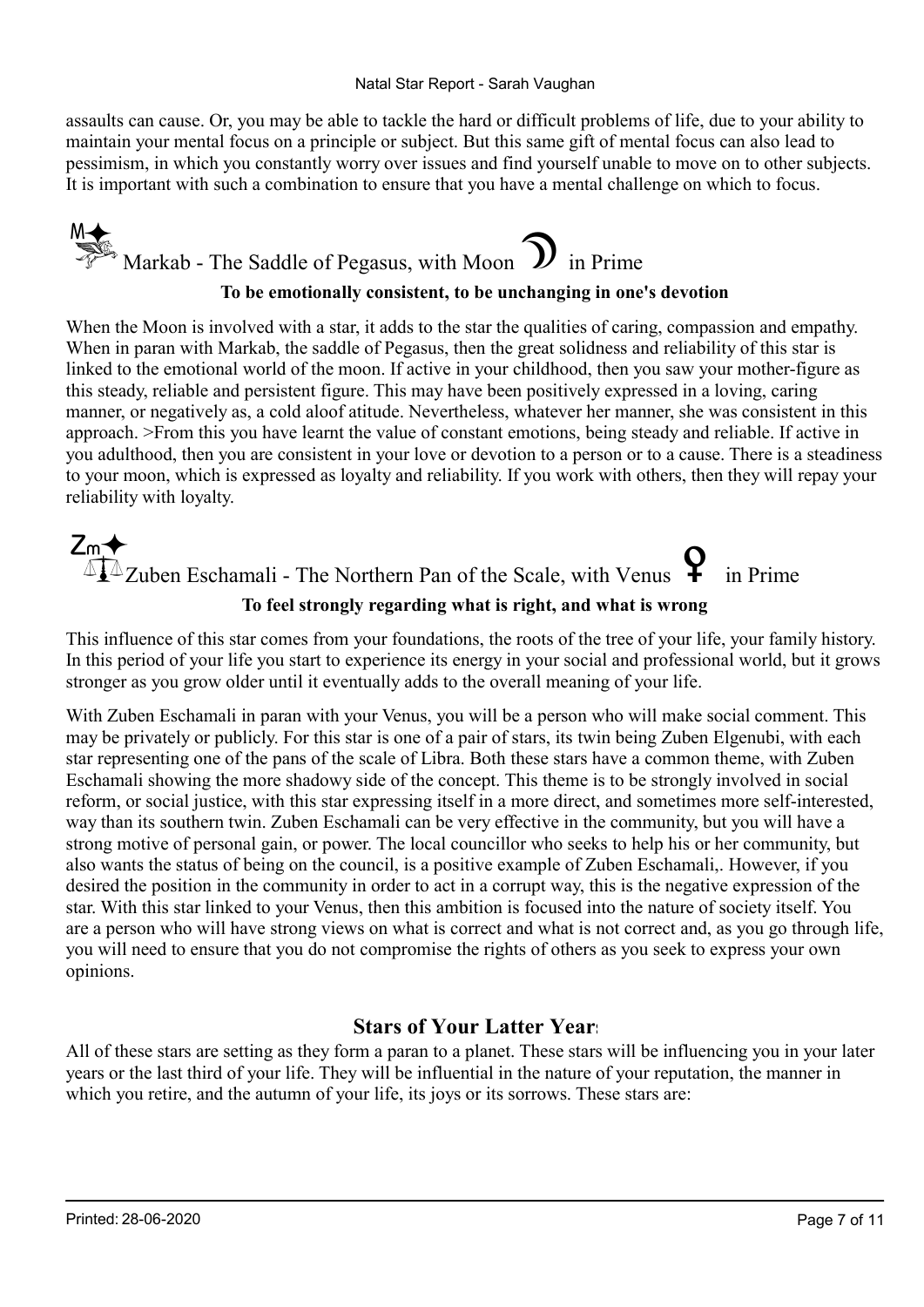## Deneb Adige - The Shaman's Star, with Sun  $\bigcup$  in Latter Years

#### To be seen as a pioneer

This is a very subtle star. It contains the strength and hostility of the swan, while at the same time holds within its symbolism the mystic, transcendental qualities embodied in shamanistic legends of the creation of the World Egg. Deneb Adige can express itself in both the aggressive and the spiritual sides of your life, for the star seems to have a duality about it: it is equally the strong fighting bird and the symbol of the swan god. The Egyptians saw this star as the exit of the birth canal of Nut, the great starry sky goddess. Through her birth canal the Sun, Ra, was born anew every winter solstice. So in many ways this star is linked to the hero's journey. With Deneb Adige in paran with your Sun you are seen as a person who represents the hero's journey. If Deneb Adige was active in your youth then your father-figure was a person who was always seeking, exploring the world, mentally, physically or spiritually. He taught you, in his own way, that life was a journey towards awareness. If this star is active in your adult years then your life is guided by the desire to explore. This can have many different expressions, but whatever its manifestation you are a shaman, a person who walks a path of self-awarness. This implies that you will define the success of your life by the roads that you have travelled and the insights you have gained.

### $\mathbb{S}_{\text{Deneb}}$  Adige - The Shaman's Star, with Moon  $\mathbb{S}_{\text{in Latter Years}}$ To walk a different path from society's expectations

This is a very subtle star. It contains the strength and hostility of the swan, while at the same time holds within its symbolism the mystic, transcendental qualities embodied in shamanistic legends of the creation of the World Egg. Deneb Adige can express itself in both the aggressive and the spiritual sides of your life, for the star seems to have a duality about it: it is equally the strong fighting bird and the symbol of the swan god. The Egyptians saw this star as the exit of the birth canal of Nut, the great starry sky goddess. Through her birth canal the Sun, Ra, was born anew every winter solstice. So in many ways this star is linked to the hero's journey. Deneb Adige in paran with the Moon takes this great Shaman's star of mystical heroic journeys and weaves it together with the Moon's nurturing and caring qualities. The combined result will be a love of adventure, and a desire to walk a path less travelled, one which is more challenging and exciting. If Deneb Adige was active in your youth then your mother-figure was such a person. Or, if active in your adult years, you will seek this adventure. You may just be an armchair traveller or you may physically throw yourself into the hero's quest; either way you will prefer the less travelled road, always choosing other then what is considered the norm.

## $f^{\bullet}_{\text{Facies -}$  The Face of the Archer, with Moon  $\mathcal{D}$  in Latter Years Emotionally experiencing violence or turmoil

Facies, a nebula in the face of the archer, is the penetrating stare of a lethal weapon. It is one of the most difficult and possibly most violent bodies in the heavens. It gives a penetration of action that has no regard for others and can, therefore, make a great leader or a dictator. The other side of Facies is the individual who may be the victim of the archer's stare. Facies can be cruel and ruthless and its darkest shadow is the evil of war. But it can also represent very strong focus which, if balanced, can make for a non-diplomatic but achieving and insightful person. With Facies in paran with your Moon, then your mother-figure is symbolised by Facies. She may have been a person who was very critical or ruthless, or in contrast a person wounded by life. If Facies is in paran with the Moon for your adult years, then there is a ruthlessness or violence around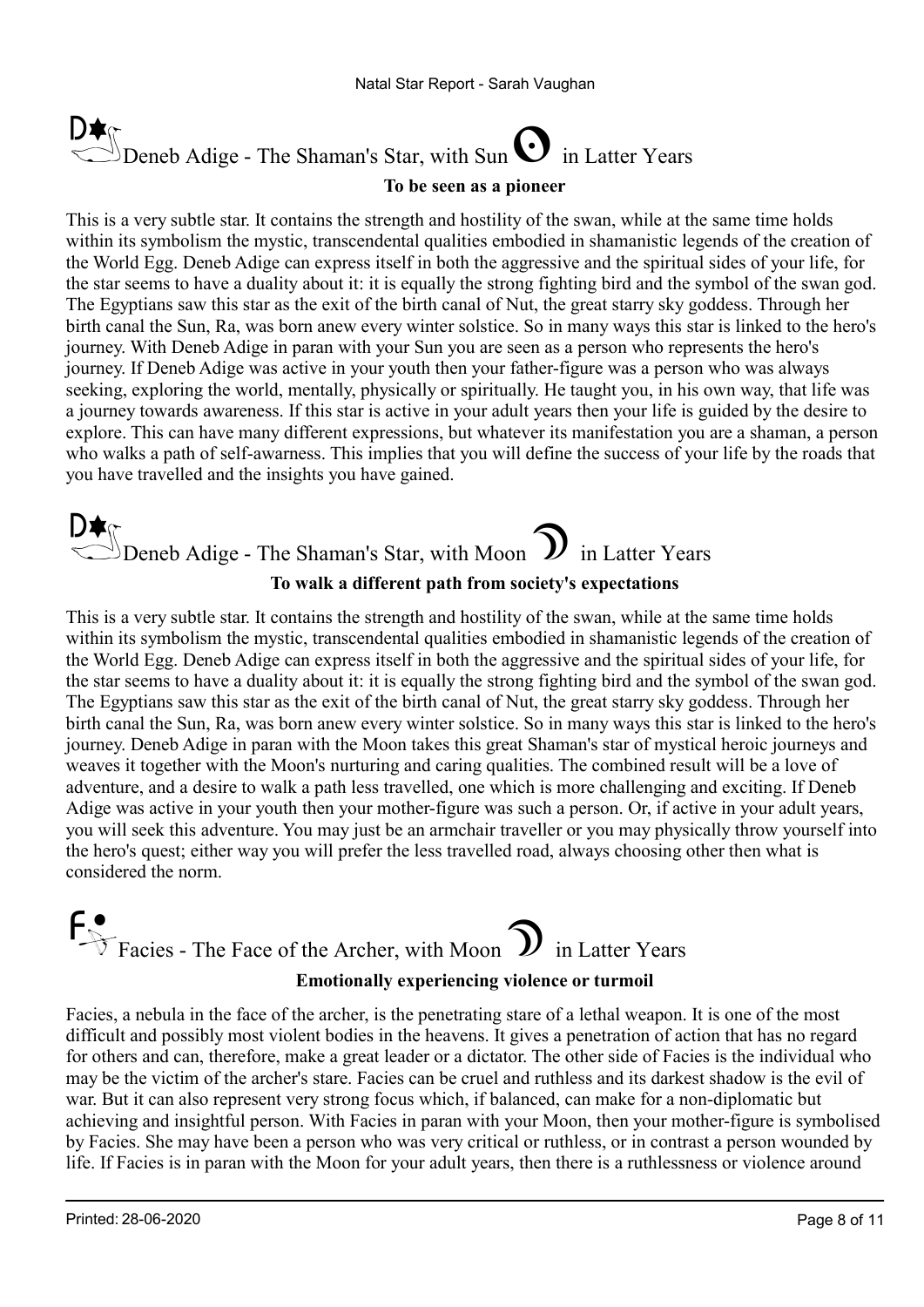those you love, or the people who make up your everyday life. This nebula may well colour your profession, giving you an awareness of, and a strong need to help, children, or minority groups in need.

#### The Hearthstone of Your Life

All of these stars are on the Nadir, the bottom of the sky, as they form a paran to a planet. These stars will express themselves, firstly, as the foundation of your life, the roots from which you grow, and secondly, as the summation of your life. These stars can be considered your hearthstone; they are there from the beginning, influencing you from behind the scenes, but only really become visible in your life as you grow old. Some of these stars would have first expressed themselves in the prime of your life and were discussed in that section. These hearthstone stars are:

## $\mathsf{Ar}\nsubseteq_{\mathbb{R}}$  Al Rescha - The Sacred Knot, with Saturn  $\mathcal{R}$  in Foundation

#### The wise spiritual, or creative, leader

This star expresses itself in the prime of your life but continues to grow in strength as you age. Eventually it becomes one of the main defining features of your life. For more details on the meaning of this stellar combination, look again at the stars of your prime.

## $\bigvee^{\mathbf{V}}_{\mathbf{Vega}}$  - Orpheus' Lyre, with Sun  $\mathbf{O}$  in Foundation

#### Seeing the magic in life, touching another world

With Vega in paran with your Sun, you are a charismatic or musical person. For Vega, the alpha star of the Lyre, is a most beautiful and bright star, and through its connection to Orpheus and his lyre, is linked to magic and divine spells. It is full of charisma and talks of one who has been touched by the other world. The Greek myth of Orpheus is about a musician whose music could tame the wildest of animals, and in that sense Vega is the star of music. For music is a spell and music can be spell-binding. Thus Vega gives you creative, mysterious skills which can be used for artistic, spiritual expression, or in a negative way as a tool of deception. It is however, a beautiful, magical star much like Fomalhaut, one of the Royal Stars of Persia, and will bring a touch of charisma to your life. In paran to your Sun, all of this magical energy and charisma can be linked to your father-figure; or you may use it in your adult life by devotion to another world, devotion to music and the arts, or a strong spiritual life.

### $\sum_{\text{Vega - Orpheus' Lyre, with Moon}}$  in Foundation A compassionate leader, someone who cares

With Vega in paran with your Moon you can be a beacon of help or support for others, or for an idea. For Vega, the alpha star of the Lyre, is a most beautiful and bright star, and through its connection to Orpheus and his lyre, is linked to magic and divine spells. It is full of charisma and talks of one who has been touched by the other world. The Greek myth of Orpheus is about a musician whose music could tame the wildest of animals, and in that sense Vega is the star of music. For music is a spell and music can be spell-binding. Thus Vega gives you creative, mysterious skills which can be used for artistic, spiritual expression, or in a negative way as a tool of deception. It is however, a beautiful, magical star much like Fomalhaut, one of the Royal Stars of Persia, and will bring a touch of charisma to your life. In paran to your Moon, this charismatic energy is focused into humanitarian issues, giving you the opportunity to help others. You may help them through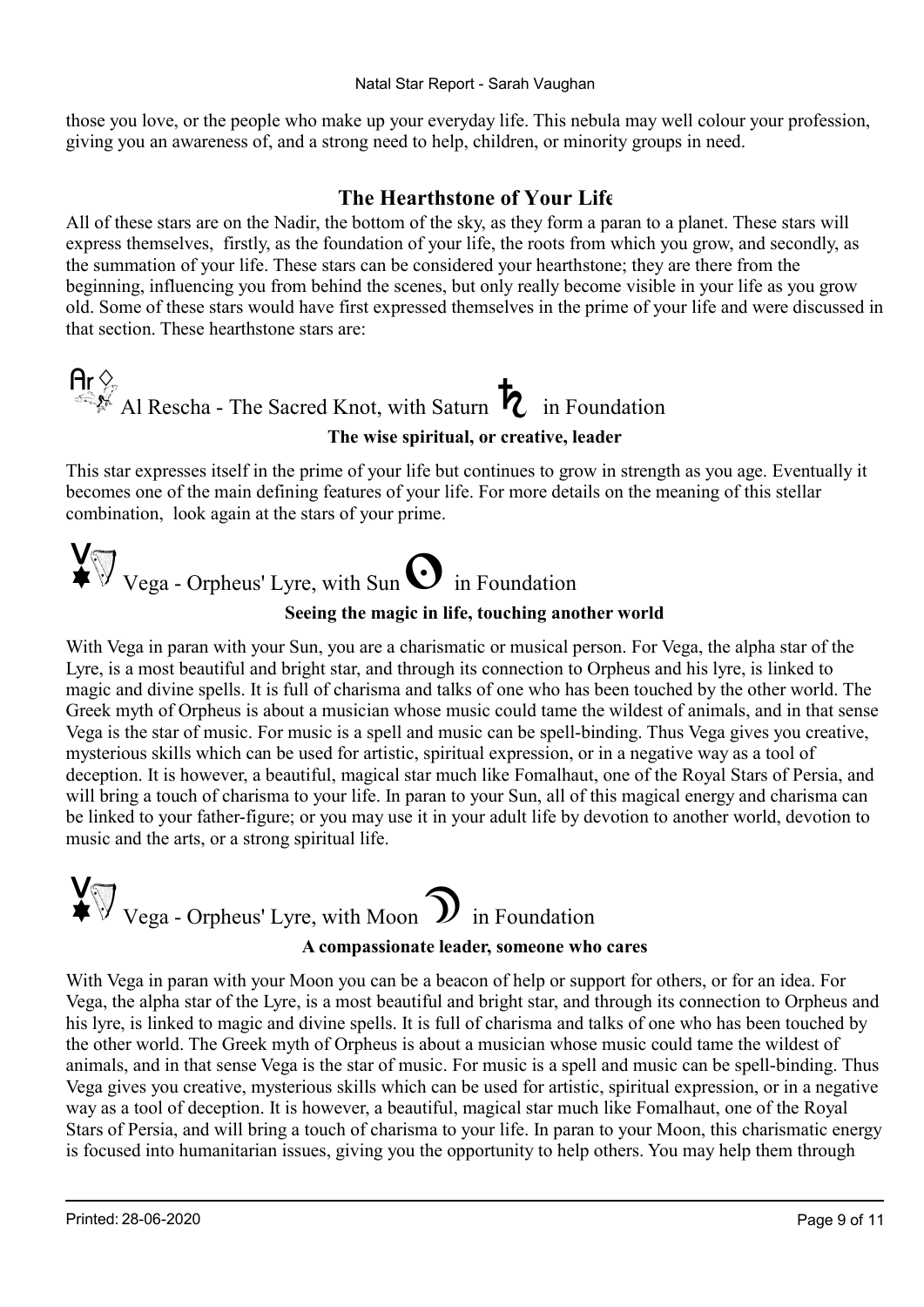your love of the arts or music, or you may help them directly through the offer of aid or support.



#### To feel strongly regarding what is right, and what is wrong

This star expresses itself in the prime of your life but continues to grow in strength as you age. Eventually it becomes one of the main defining features of your life. For more details on the meaning of this stellar combination, look again at the stars of your prime.

\*\*\*\*\*

Copyright © 2002. Barnswood Ltd & Bernadette Brady. All rights reserved.

This report was written by Bernadette Brady. She is co-principal of Astro Logos, one of Australia's largest astrological schools dedicated to the education and qualification of practising astrologers and a Faculty Member of the Astrological Guild of Educators, International.

Her books are: Predictive Astrology, - The Eagle and the Lark: a Textbook of Predictive Astrology (Weisers USA, 1992 & 1998) which has been translated into Portuguese, Russian and Dutch as well Brady's Book of Fixed Stars (Weisers, USA 1998) translated into Russian. In 1992 Bernadette was awarded the FAA's Inaugural Southern Cross Award for excellency in the spoken and written word. In 1996 she was awarded the FAA's Southern Cross award for Research for her original work on Saros Cycles, Graphic Rectification and Fixed Stars. In 1998 along with Darrelyn Gunzburg she was awarded the FAA Southern Cross award for Education. She also co authored the astrological software package JigSaw with Esoteric Technologies and this software package, Starlight, with Barnswood Ltd. In 1999 she was the receipt of the inaugural Spica Award from the UK for her book Predictive Astrology, the Eagle and the Lark. She has published many articles in Australia and extensively overseas in the UK, Ireland, USA, Canada and NZ and most years lecturers at conferences in Europe, and the USA. Her web site is:www.BernadetteBrady.com

#### This report was generated by Starlight, available from Zyntara Publications Ltd at www.zyntara.com